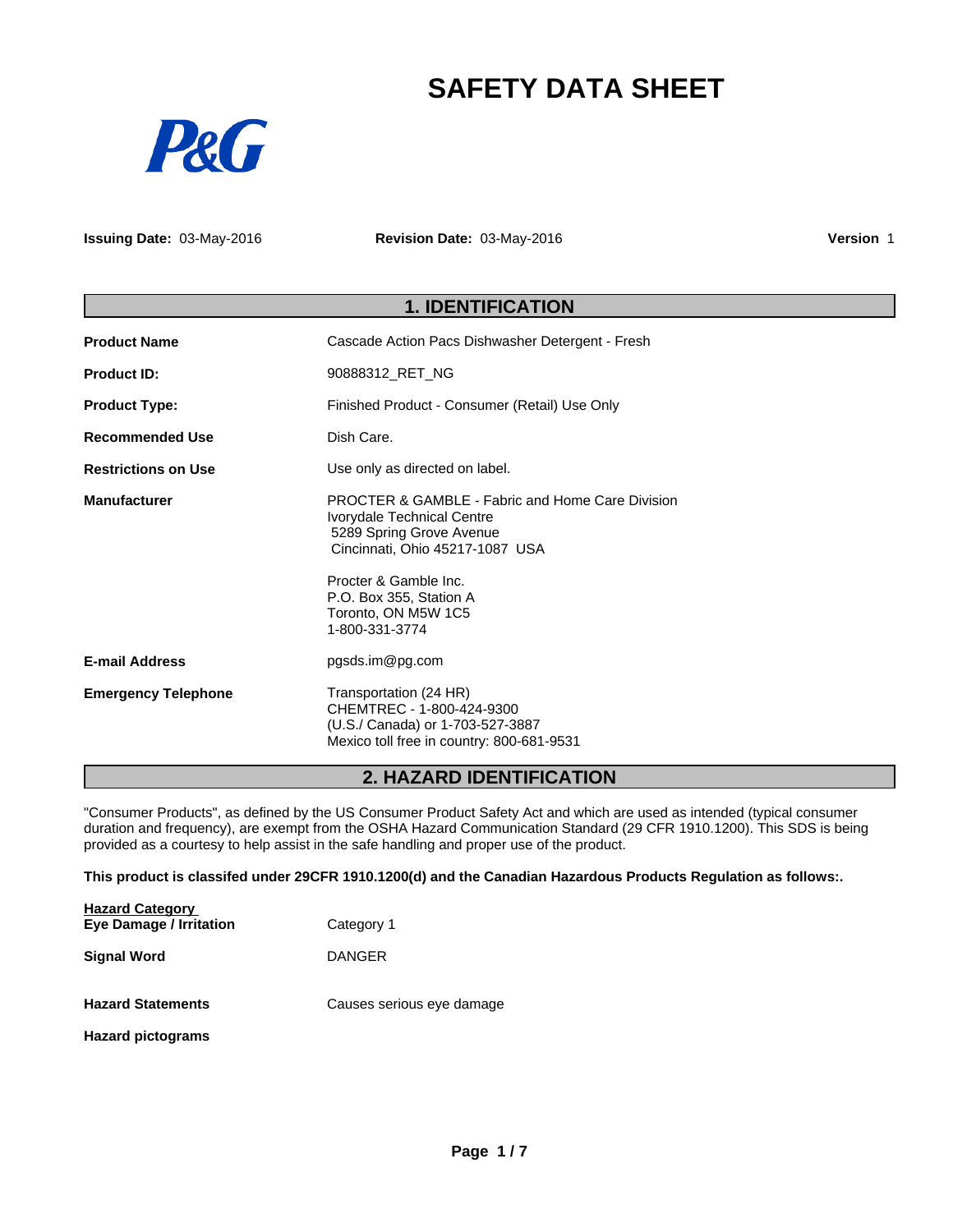**90888312\_RET\_NG** - **Cascade Action Pacs Dishwasher Detergent - Fresh**

| <b>Precautionary Statements</b>                      | Do not breathe mist<br>Wash hands thoroughly after handling<br>Wear eye/face protection<br>Use with ventilation.                                                                                                                                                                                                                                                                                                                                                                              |
|------------------------------------------------------|-----------------------------------------------------------------------------------------------------------------------------------------------------------------------------------------------------------------------------------------------------------------------------------------------------------------------------------------------------------------------------------------------------------------------------------------------------------------------------------------------|
| <b>Precautionary Statements -</b><br><b>Response</b> | IF IN EYES: Rinse cautiously with water for several minutes. Remove contact lenses, if<br>present and easy to do. Continue rinsing<br>Immediately call a POISON CENTER or doctor/physician<br>IF SWALLOWED: Rinse mouth. DO NOT induce vomiting.<br>Drink 1 or 2 glasses of water<br>IF ON SKIN (or hair): Remove/Take off immediately all contaminated clothing. Rinse skin<br>with water/shower<br>IF INHALED: Remove to fresh air and keep at rest in a position comfortable for breathing |
| <b>Precautionary Statements -</b><br><b>Storage</b>  | None                                                                                                                                                                                                                                                                                                                                                                                                                                                                                          |
| <b>Precautionary Statements -</b><br><b>Disposal</b> | None                                                                                                                                                                                                                                                                                                                                                                                                                                                                                          |
| Hazards not otherwise classified<br>(HNOC)           | None                                                                                                                                                                                                                                                                                                                                                                                                                                                                                          |

# **3. COMPOSITION/INFORMATION ON INGREDIENTS**

# **Ingredients are listed according to 29CFR 1910.1200 Appendix D and the Canadian Hazardous Products Regulation**

| <b>Chemical Name</b>                                                                                                                                                                     | <b>Synonyms</b>                                                                                                                                                                                       | <b>Trade Secret</b> | <b>CAS-No</b> | Weight %   |
|------------------------------------------------------------------------------------------------------------------------------------------------------------------------------------------|-------------------------------------------------------------------------------------------------------------------------------------------------------------------------------------------------------|---------------------|---------------|------------|
| Sodium carbonate                                                                                                                                                                         | Carbonic acid sodium<br>salt (1:2)                                                                                                                                                                    | No                  | 497-19-8      | $40 - 100$ |
| Carbonic acid disodium salt, compd.<br>with hydrogen peroxide                                                                                                                            | Carbonic acid disodium<br>salt, compd. with<br>hydrogen peroxide                                                                                                                                      | <b>No</b>           | 15630-89-4    | $1 - 5$    |
| Poly(oxy-1,2-ethanediyl),<br>-alpha.-isotridecyl-.omega.-hydroxy.<br>(Alfonic TDA-7) /<br>Poly(oxy-1,2-ethanediyl),<br>.alpha.-tridecyl-.omega.-hydroxy-,<br>branched (Marlipal O 13/70) | Poly(oxy-1,2-ethanediyl),<br>.alpha.-isotridecyl-.omeg  <br>a.-hydroxy- (Alfonic<br>$TDA-7$ ) /<br>Poly(oxy-1,2-ethanediyl),<br>-.alpha.-tridecyl-.omega.<br>hydroxy-, branched<br>(Marlipal O 13/70) | No                  | 69011-36-5    | $1 - 5$    |
| Poly(oxy-1,2-ethanediyl),<br>.alpha.-isotridecyl-.omega.-hydroxy-<br>(Alfonic TDA-7) /<br>Poly(oxy-1,2-ethanediyl),<br>.alpha.-tridecyl-.omega.-hydroxy-,<br>branched (Marlipal O 13/70) | Poly(oxy-1,2-ethanediyl),<br>.alpha.-isotridecyl-.omeg<br>a.-hydroxy- (Alfonic<br>$TDA-7$ ) /<br>Poly(oxy-1,2-ethanediyl),<br>-.alpha.-tridecyl-.omega.<br>hydroxy-, branched<br>(Marlipal O 13/70)   | <b>No</b>           | 9043-30-5     | $1 - 5$    |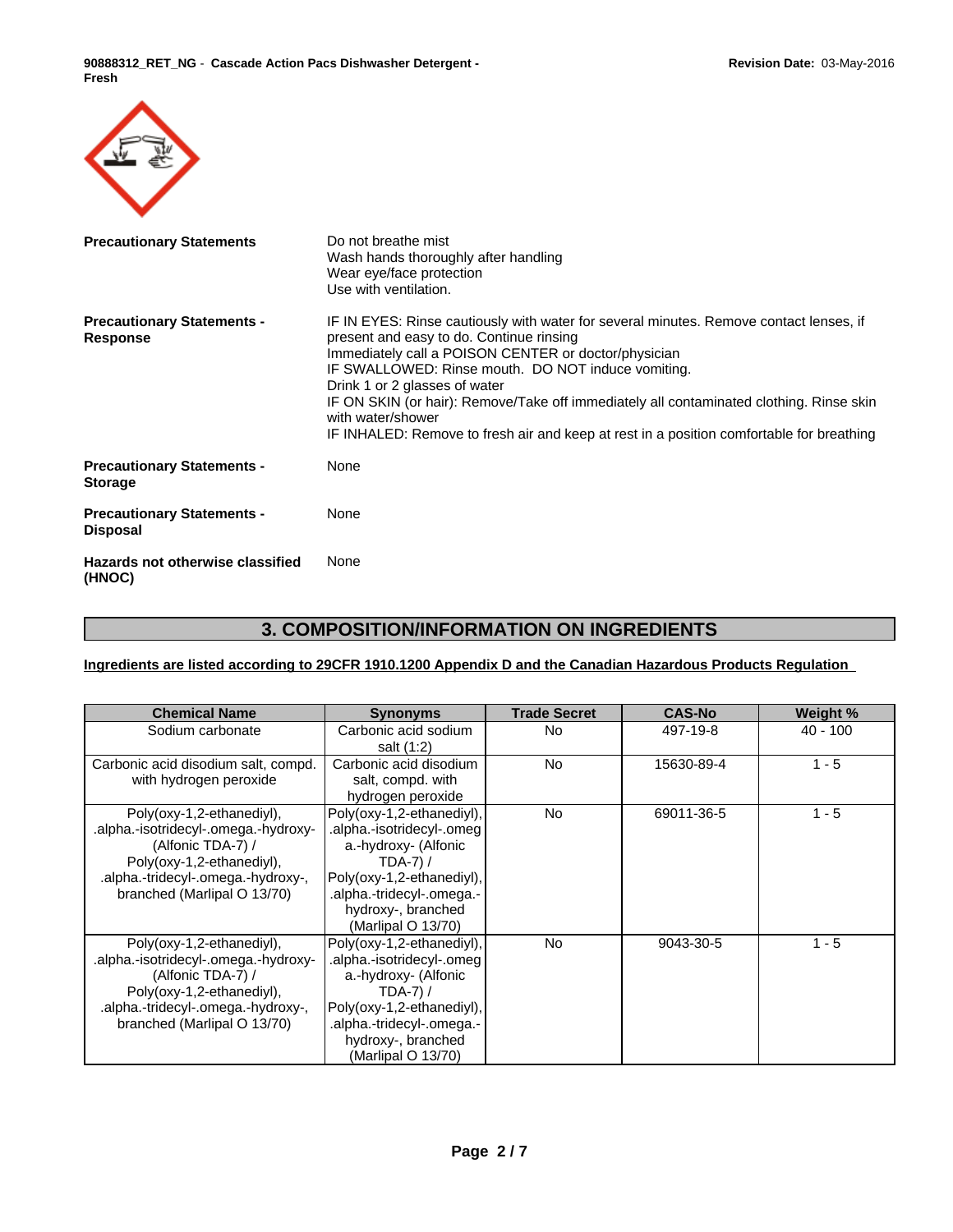# **4. FIRST AID MEASURES**

# **First aid measures for different exposure routes**

| Eye contact                                                                          | Rinse with plenty of water. Call a physician immediately.                                                                                           |  |  |
|--------------------------------------------------------------------------------------|-----------------------------------------------------------------------------------------------------------------------------------------------------|--|--|
| <b>Skin contact</b>                                                                  | Rinse with plenty of water. Get medical attention if irritation develops and persists.                                                              |  |  |
| Ingestion                                                                            | Drink 1 or 2 glasses of water. Do NOT induce vomiting. Get medical attention immediately if<br>symptoms occur.                                      |  |  |
| <b>Inhalation</b>                                                                    | IF INHALED: Remove to fresh air and keep at rest in a position comfortable for breathing.<br>Call a physician or poison control center immediately. |  |  |
| Most important symptoms/effects,<br>acute and delayed                                | None under normal use conditions.                                                                                                                   |  |  |
| Indication of immediate medical attention and special treatment needed, if necessary |                                                                                                                                                     |  |  |

**Notes to Physician** Treat symptomatically.

# **5. FIRE-FIGHTING MEASURES**

| Suitable extinguishing media                      | Dry chemical, CO <sub>2</sub> , alcohol-resistant foam or water spray.                                                                    |
|---------------------------------------------------|-------------------------------------------------------------------------------------------------------------------------------------------|
| Unsuitable Extinguishing Media                    | None.                                                                                                                                     |
| <b>Special hazard</b>                             | None known.                                                                                                                               |
| Special protective equipment for<br>fire-fighters | As in any fire, wear self-contained breathing apparatus pressure-demand, MSHA/NIOSH<br>(approved or equivalent) and full protective gear. |
| Specific hazards arising from the<br>chemical     | None.                                                                                                                                     |

# **6. ACCIDENTAL RELEASE MEASURES**

#### **Personal precautions, protective equipment and emergency procedures**

| <b>Personal precautions</b>                           | Use personal protective equipment. Do not get in eyes, on skin, or on clothing.                                |  |  |
|-------------------------------------------------------|----------------------------------------------------------------------------------------------------------------|--|--|
| Advice for emergency responders                       | Use personal protective equipment as required.                                                                 |  |  |
| Methods and materials for containment and cleaning up |                                                                                                                |  |  |
| <b>Methods for containment</b>                        | Prevent dust cloud. Prevent further leakage or spillage if safe to do so.                                      |  |  |
| Methods for cleaning up                               | Sweep up and shovel into suitable containers for disposal. Dispose of in accordance with<br>local regulations. |  |  |

# **7. HANDLING AND STORAGE**

**Precautions for safe handling**

**Advice on safe handling** Use personal protective equipment as required.Keep container closed when not in use. Never return spills in original containers for re-use. Keep out of the reach of children.

**Conditions for safe storage, including any incompatibilities**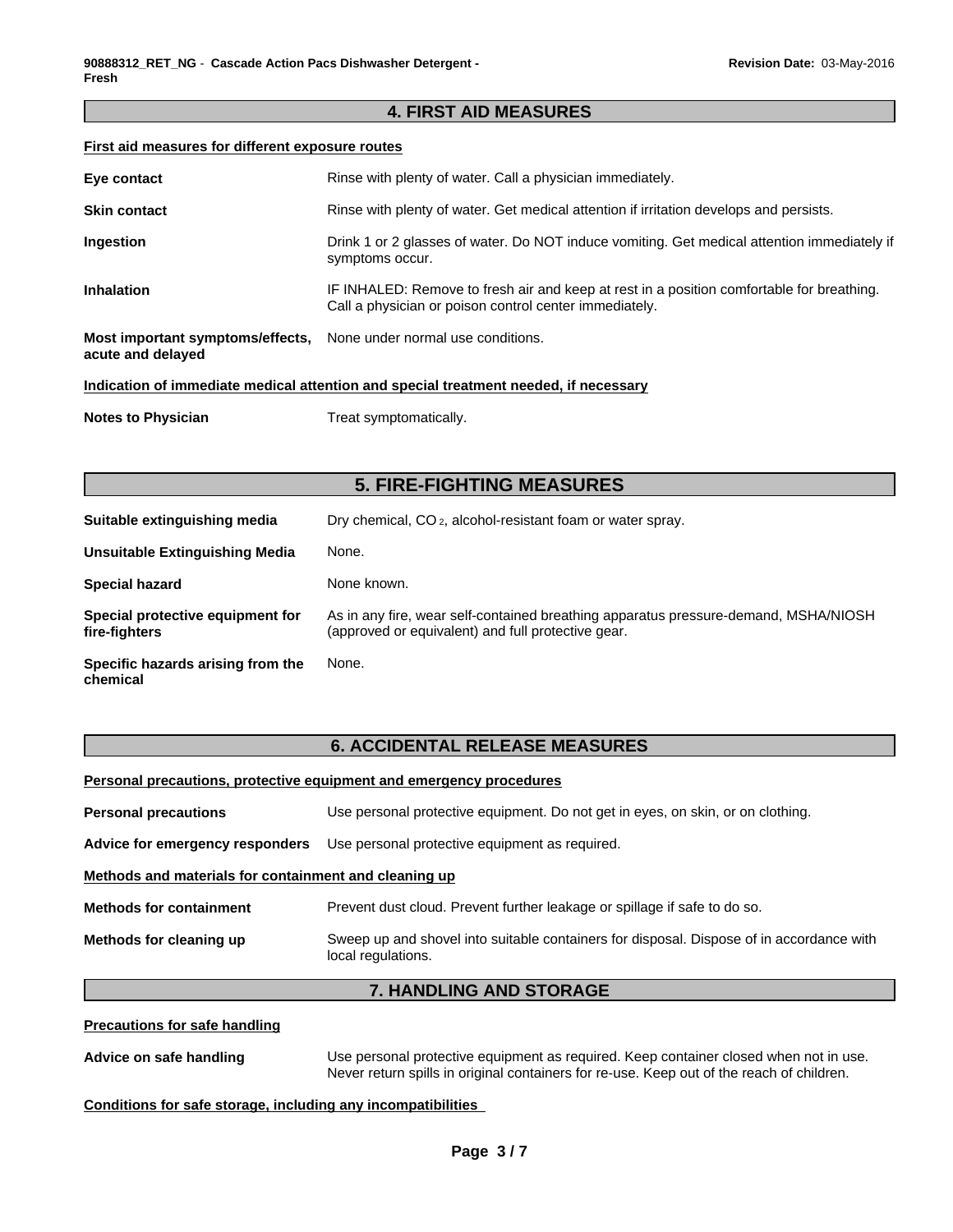**90888312\_RET\_NG** - **Cascade Action Pacs Dishwasher Detergent - Fresh**

| <b>Storage Conditions</b>                             | Keep containers tightly closed in a dry, cool and well-ventilated place.                                                                                                                              |  |  |
|-------------------------------------------------------|-------------------------------------------------------------------------------------------------------------------------------------------------------------------------------------------------------|--|--|
| Incompatible products                                 | None known.                                                                                                                                                                                           |  |  |
| 8. EXPOSURE CONTROLS/PERSONAL PROTECTION              |                                                                                                                                                                                                       |  |  |
| <b>Control parameters</b>                             |                                                                                                                                                                                                       |  |  |
| <b>Exposure Guidelines</b>                            |                                                                                                                                                                                                       |  |  |
|                                                       |                                                                                                                                                                                                       |  |  |
| No relevant exposure guidelines for other ingredients |                                                                                                                                                                                                       |  |  |
| <b>Exposure controls</b>                              |                                                                                                                                                                                                       |  |  |
| <b>Engineering Measures</b>                           | Distribution, Workplace and Household Settings:<br>Ensure adequate ventilation                                                                                                                        |  |  |
|                                                       | Product Manufacturing Plant (needed at Product-Producing Plant ONLY):<br>Where reasonably practicable this should be achieved by the use of local exhaust<br>ventilation and good general extraction  |  |  |
| <b>Personal Protective Equipment</b>                  |                                                                                                                                                                                                       |  |  |
| <b>Eye Protection</b>                                 | Distribution, Workplace and Household Settings:<br>Requires Eye Protection                                                                                                                            |  |  |
|                                                       | Product Manufacturing Plant (needed at Product-Producing Plant ONLY):<br>Wear safety glasses with side shields (or goggles)<br>If splashes are likely to occur, wear:<br>Tight sealing safety goggles |  |  |
| <b>Hand Protection</b>                                | Distribution, Workplace and Household Settings:<br>No special protective equipment required                                                                                                           |  |  |
|                                                       | Product Manufacturing Plant (needed at Product-Producing Plant ONLY):<br>Protective gloves                                                                                                            |  |  |
| <b>Skin and Body Protection</b>                       | Distribution, Workplace and Household Settings:<br>No special protective equipment required                                                                                                           |  |  |
|                                                       | Product Manufacturing Plant (needed at Product-Producing Plant ONLY):<br>Wear suitable protective clothing                                                                                            |  |  |
| <b>Respiratory Protection</b>                         | Distribution, Workplace and Household Settings:<br>No special protective equipment required                                                                                                           |  |  |
|                                                       | Product Manufacturing Plant (needed at Product-Producing Plant ONLY):<br>In case of inadequate ventilation wear respiratory protection                                                                |  |  |

**9. PHYSICAL AND CHEMICAL PROPERTIES**

**Physical State @20°C** Solid<br> **Appearance** Dual-<br> **Odor** Mild

**Appearance Example 20 Transformation** Dual-phase Pouch white powder green liquid **Odor** Mild **Odor threshold** No information available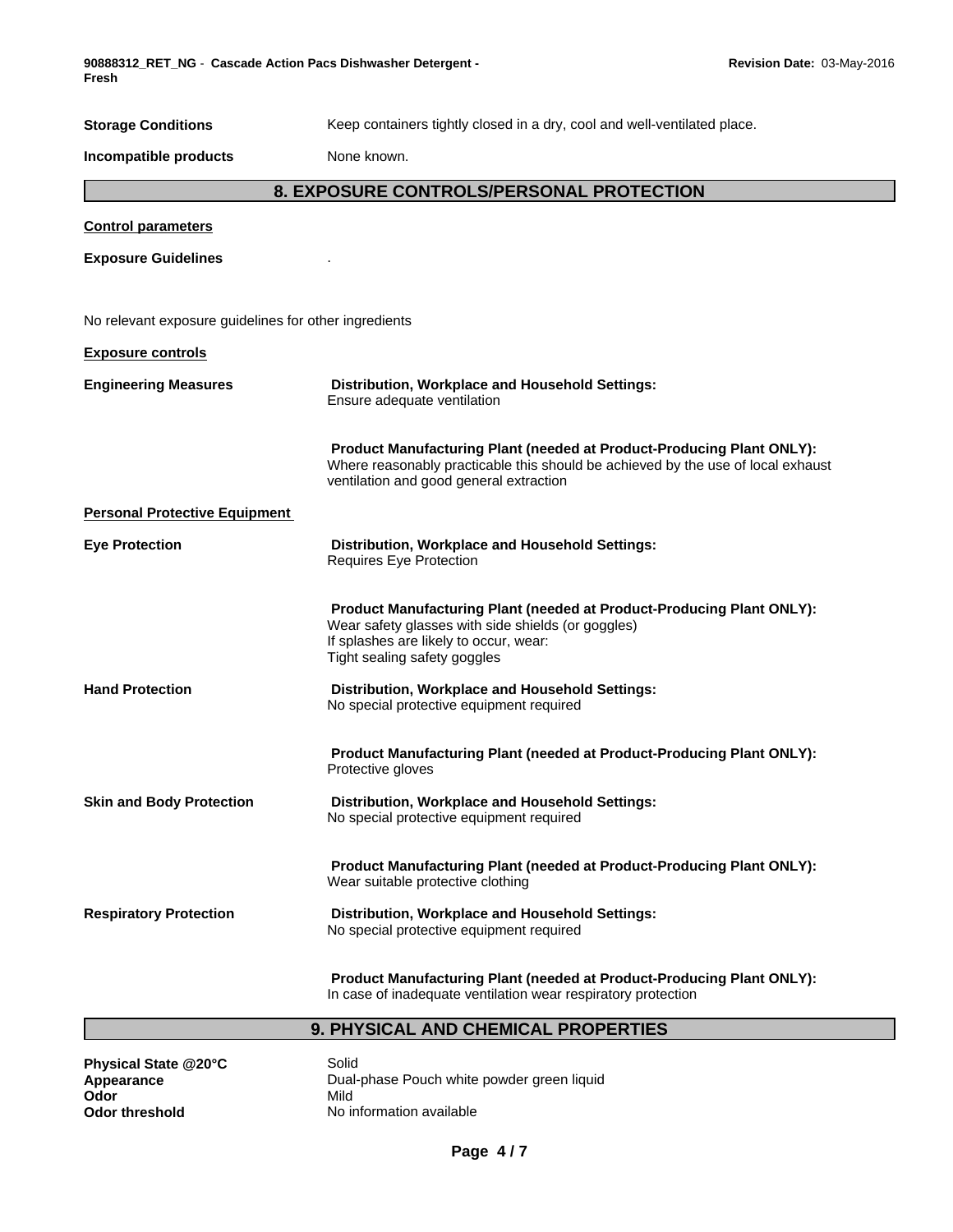| Property                                                              | Values                                                                                         | Note |  |
|-----------------------------------------------------------------------|------------------------------------------------------------------------------------------------|------|--|
| pH value                                                              | 10.85                                                                                          |      |  |
| <b>Melting/freezing point</b>                                         | No information available                                                                       |      |  |
| Boiling point/boiling range                                           | No information available                                                                       |      |  |
| <b>Flash point</b>                                                    | No information available                                                                       |      |  |
| <b>Evaporation rate</b>                                               | No information available                                                                       |      |  |
| Flammability (solid, gas)                                             | No information available                                                                       |      |  |
| <b>Flammability Limits in Air</b>                                     |                                                                                                |      |  |
| <b>Upper flammability limit</b>                                       | No information available                                                                       |      |  |
| <b>Lower Flammability Limit</b>                                       | No information available                                                                       |      |  |
| Vapor pressure                                                        | No information available                                                                       |      |  |
| Vapor density                                                         | No information available                                                                       |      |  |
| <b>Relative density</b>                                               | No information available                                                                       |      |  |
| <b>Water solubility</b>                                               | No information available                                                                       |      |  |
| <b>Partition coefficient: n-octanol/waterNo information available</b> |                                                                                                |      |  |
| <b>Autoignition temperature</b>                                       | No information available                                                                       |      |  |
| <b>Decomposition temperature</b>                                      | No information available                                                                       |      |  |
| <b>Viscosity of Product</b>                                           | No information available                                                                       |      |  |
| <b>VOC Content (%)</b>                                                | Products comply with US state and federal regulations for VOC content in consumer<br>products. |      |  |

# **10. STABILITY AND REACTIVITY**

| <b>Reactivity</b>          | None under normal use conditions.        |
|----------------------------|------------------------------------------|
| <b>Stability</b>           | Stable under normal conditions.          |
| Hazardous polymerization   | Hazardous polymerization does not occur. |
| <b>Hazardous Reactions</b> | None under normal processing.            |
| <b>Conditions to Avoid</b> | None under normal processing.            |
| <b>Materials to avoid</b>  | None in particular.                      |

**Hazardous Decomposition Products** None under normal use conditions.

# **11. TOXICOLOGICAL INFORMATION**

#### **Product Information Information on likely routes of exposure**

| <b>Inhalation</b>   | No known effect.                |
|---------------------|---------------------------------|
| <b>Skin contact</b> | No known effect.                |
| Ingestion           | No known effect.                |
| Eye contact         | Risk of serious damage to eyes. |

# **Delayed and immediate effects as well as chronic effects from short and long-term exposure**

| <b>Acute toxicity</b>             | No known effect.                |
|-----------------------------------|---------------------------------|
| <b>Skin corrosion/irritation</b>  | No known effect.                |
| Serious eye damage/eye irritation | Risk of serious damage to eyes. |
| <b>Skin sensitization</b>         | No known effect.                |
| <b>Respiratory sensitization</b>  | No known effect.                |
| Germ cell mutagenicity            | No known effect.                |
| <b>Neurological Effects</b>       | No known effect.                |
| <b>Reproductive toxicity</b>      | No known effect.                |
| <b>Developmental toxicity</b>     | No known effect.                |
| <b>Teratogenicity</b>             | No known effect.                |
| <b>STOT - single exposure</b>     | No known effect.                |
| <b>STOT - repeated exposure</b>   | No known effect.                |
| <b>Target Organ Effects</b>       | No known effect.                |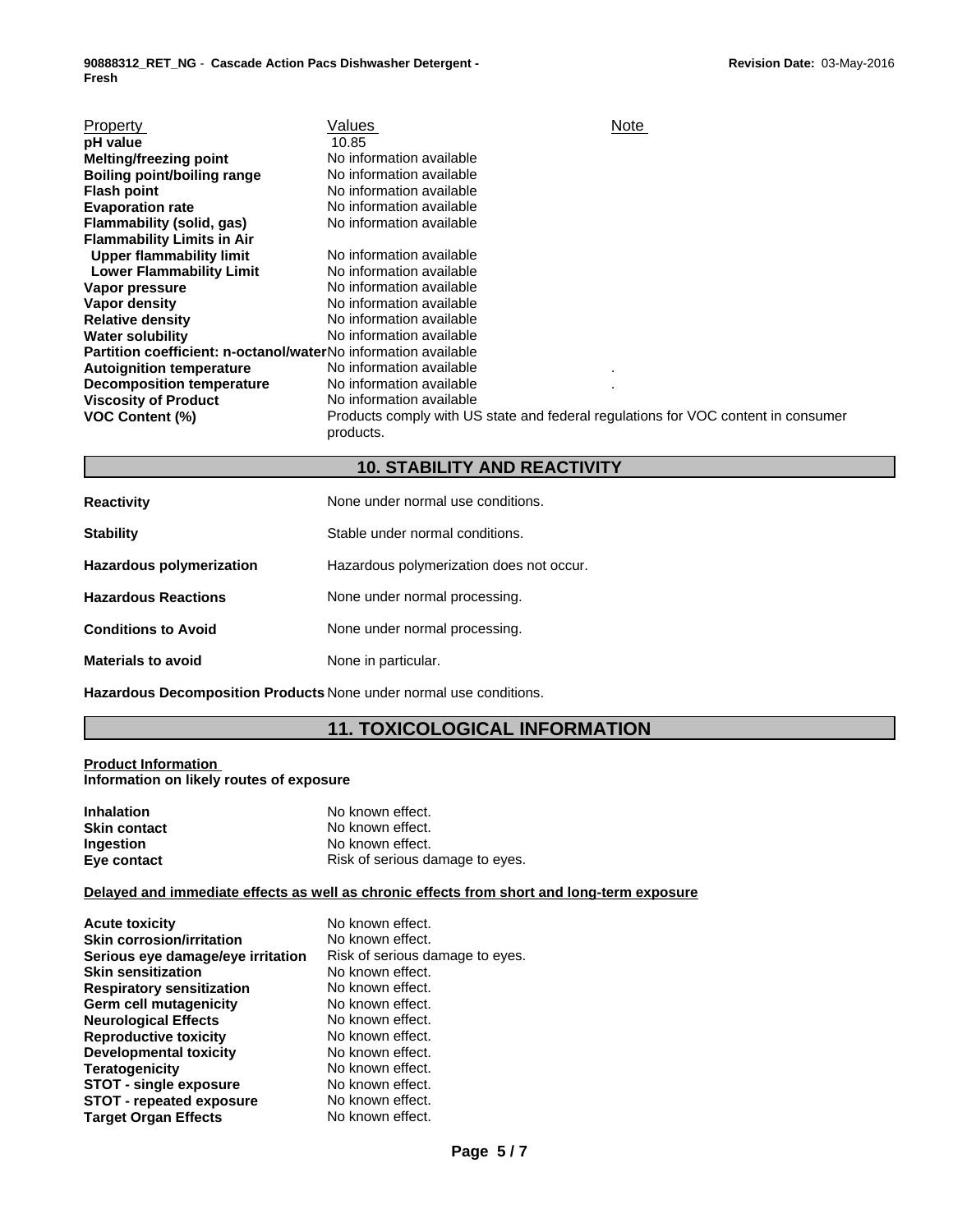| <b>Chemical Name</b>                                          | <b>CAS-No</b> | LD50 Oral                                                                                                                                          | <b>LD50 Dermal</b>                                                     | <b>LC50 Inhalation</b> |
|---------------------------------------------------------------|---------------|----------------------------------------------------------------------------------------------------------------------------------------------------|------------------------------------------------------------------------|------------------------|
| Sodium carbonate                                              | 497-19-8      | 2800 mg/kg bw                                                                                                                                      | $>$ 2000 mg/kg bw (US EPA)<br>16 CFR 1500.40)                          |                        |
| Carbonic acid disodium salt, compd.<br>with hydrogen peroxide | 15630-89-4    | 893 mg/kg bw (U.S. EPA<br>Office of Pesticides and<br>Toxic Substances (1984)<br>"Acute Exposure Oral<br>Toxicity"; standard acute<br>method; rat) | $>$ 2000 mg/kg bw (EPA<br>Guideline; standard acute<br>method; rabbit) |                        |

# **12. ECOLOGICAL INFORMATION**

#### **Ecotoxicity**

The product is not expected to be hazardous to the environment.

| Persistence and degradability    | No information available. |
|----------------------------------|---------------------------|
| <b>Bioaccumulative potential</b> | No information available. |
| <b>Mobility</b>                  | No information available. |
| Other adverse effects            | No information available. |

# **13. DISPOSAL CONSIDERATIONS**

#### **Waste treatment**

| Waste from Residues / Unused<br><b>Products</b>                 | Disposal should be in accordance with applicable regional, national and local laws and<br>regulations. |
|-----------------------------------------------------------------|--------------------------------------------------------------------------------------------------------|
| Contaminated packaging                                          | Disposal should be in accordance with applicable regional, national and local laws and<br>regulations. |
| California Hazardous Waste Codes 331<br>(non-household setting) |                                                                                                        |

# **14. TRANSPORT INFORMATION**

| <u>DOT</u>  | Not regulated |
|-------------|---------------|
| <b>IMDG</b> | Not regulated |
| <b>IATA</b> | Not regulated |

# **15. REGULATORY INFORMATION**

# **U.S. Federal Regulations**

#### **SARA 313**

Section 313 of Title III of the Superfund Amendments and Reauthorization Act of 1986 (SARA). This product does not contain any chemicals which are subject to the reporting requirements of the Act and Title 40 of the Code of Federal Regulations, Part 372

# **CERCLA**

This material, as supplied, does not contain any substances regulated as hazardous substances under the Comprehensive